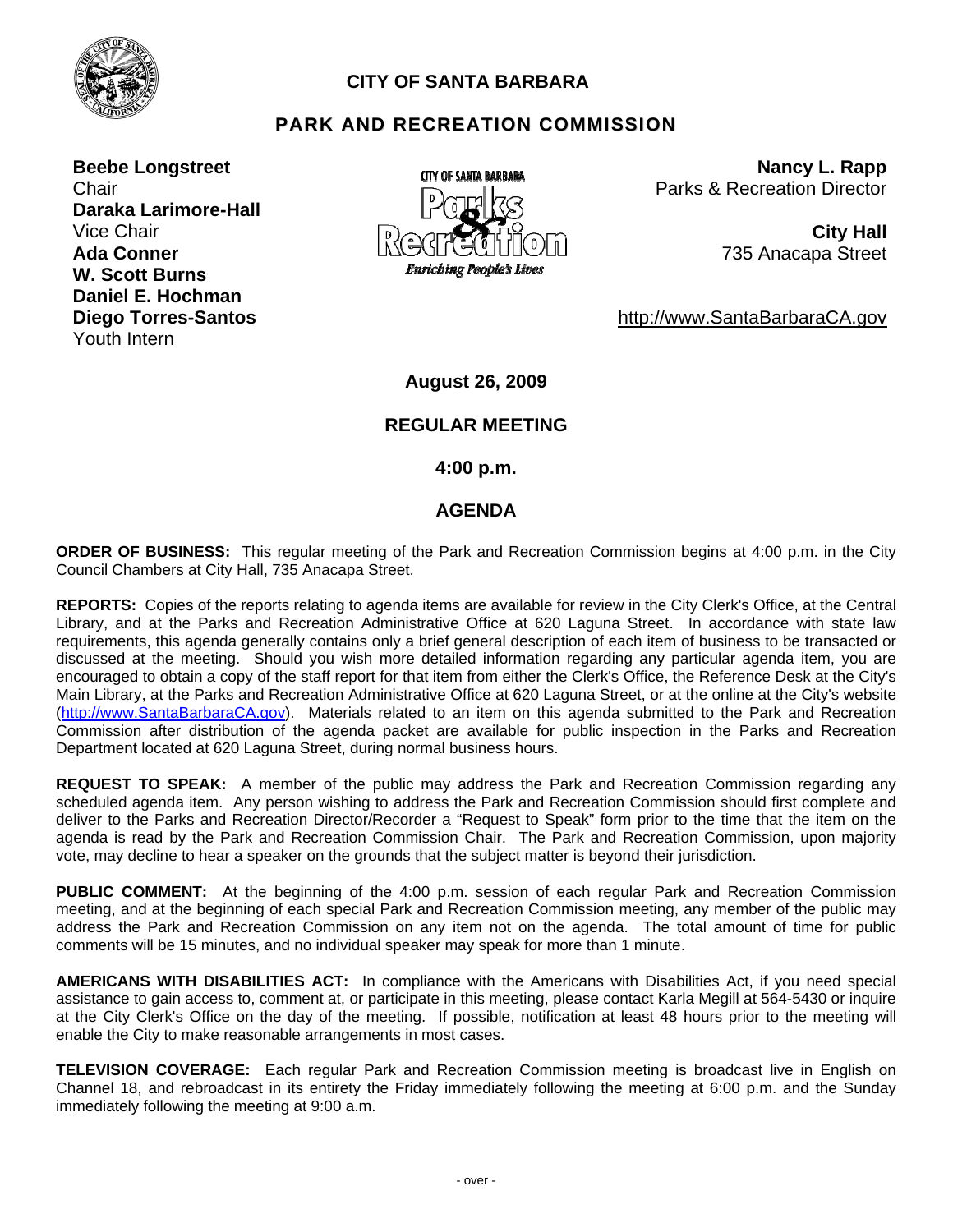# **ORDER OF BUSINESS**

4:00 P.M. - Park and Recreation Commission Meeting

# **CALL TO ORDER**

### **PLEDGE OF ALLEGIANCE**

**ROLL CALL** 

### **CHANGES TO THE AGENDA**

### **WRITTEN COMMUNICATIONS**

### **PUBLIC COMMENT**

Any member of the public may address the Commission for up to one minute on any subject within the jurisdiction of the Commission that is not scheduled for a public discussion before the Commission.

## **COMMUNITY SERVICE RECOGNITION**

### **COMMISSIONER COMMITTEE ASSIGNMENT REPORTS**

## **COMMISSION AND STAFF COMMUNICATIONS**

## **YOUTH COUNCIL REPORT**

## **CONSENT CALENDAR**

- 1. Summary of Council Actions For Information (Attachment)
- 2. Approval of Minutes For Action (Attachments)

Recommendation: That the Commission:

- A. That the Commission waive the reading and approve the minutes of the regular meeting of July 22, 2009; and
- B. That the Commission waive the reading and approve the minutes of the special work session of August 5, 2009.

### **STREET TREE ADVISORY COMMITTEE ITEMS**

3. Street Tree Advisory Committee Recommendations – For Action (Attachments)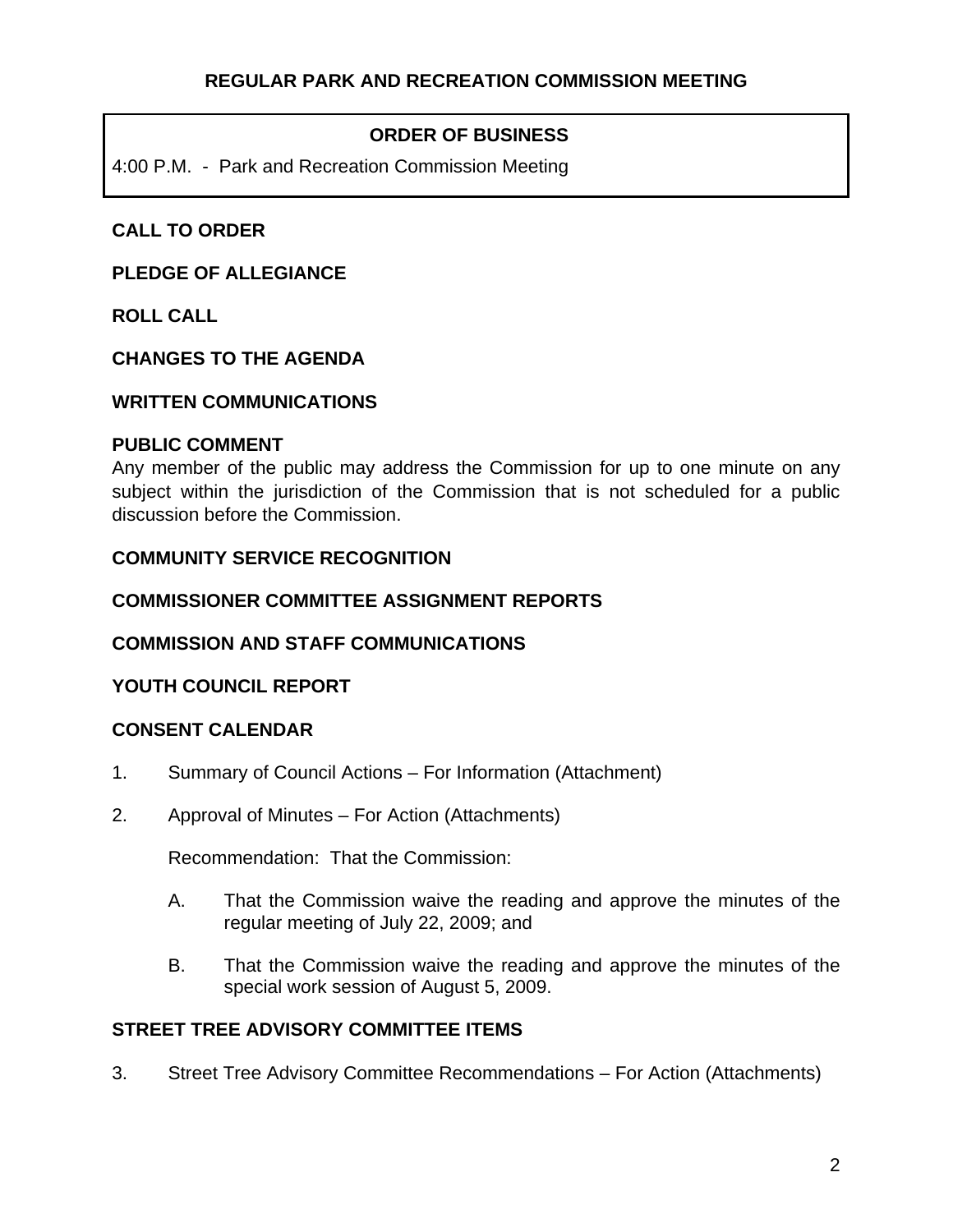Recommendation**:** That the Commission:

- A. Approve the following Street Tree removal request.
	- 1. 1718 Prospect Ave. Marcia Cohen *Ligustrum lucidum,* Glossy Privet
- B. Deny the following Street Tree removal request.
	- 1. 1294 Bel Air Dr. David Brown *(2) Callistemon citrinus,* Lemon **Bottlebrush**
- C. Partially approve the following Setback Tree removal request.
	- 1. 835 Deerpath Rd. Fiona Fitzherbert *(6) Eucalyptus globulus,* Blue Gum
- D. Approve the following Setback Tree removal request.
	- 1. 102 W. Pedregosa St. Cliff Hickman *Trachycarpus fortunei,* Windmill Palm
- E. Deny the following Setback Tree removal request.
	- 1. 3665 Sunset Dr. Angelo Brombal *Cedrus deodara,* Deodar Cedar
- F. Approve changes to the Street Tree Master Plan.
	- 1. 1300 block of Chapala St. *Platanus acerifolia,* London Plane Tree

## **ADMINISTRATIVE AND STAFF REPORTS**

- 4. Parks and Recreation Budget For Discussion
- 5. Neighborhood and Outreach Services For Discussion
- 6. Youth Sports Organization's Request to Utilize Passive Parks for Sports Programming – For Discussion (Attachment)

Recommendation: That the Commission receives a report regarding the request from youth organizations to utilize various parks for active sports programs and provide direction to staff.

### **OLD BUSINESS**

### **NEW BUSINESS**

7. Street Tree Advisory Committee Voting Members – For Action (Attachment)

Recommendation: That the Commission approve changes to the composition of the Street Tree Advisory Committee (STAC), including increasing the number of regular voting members from three to five, and eliminating the two alternate member positions.